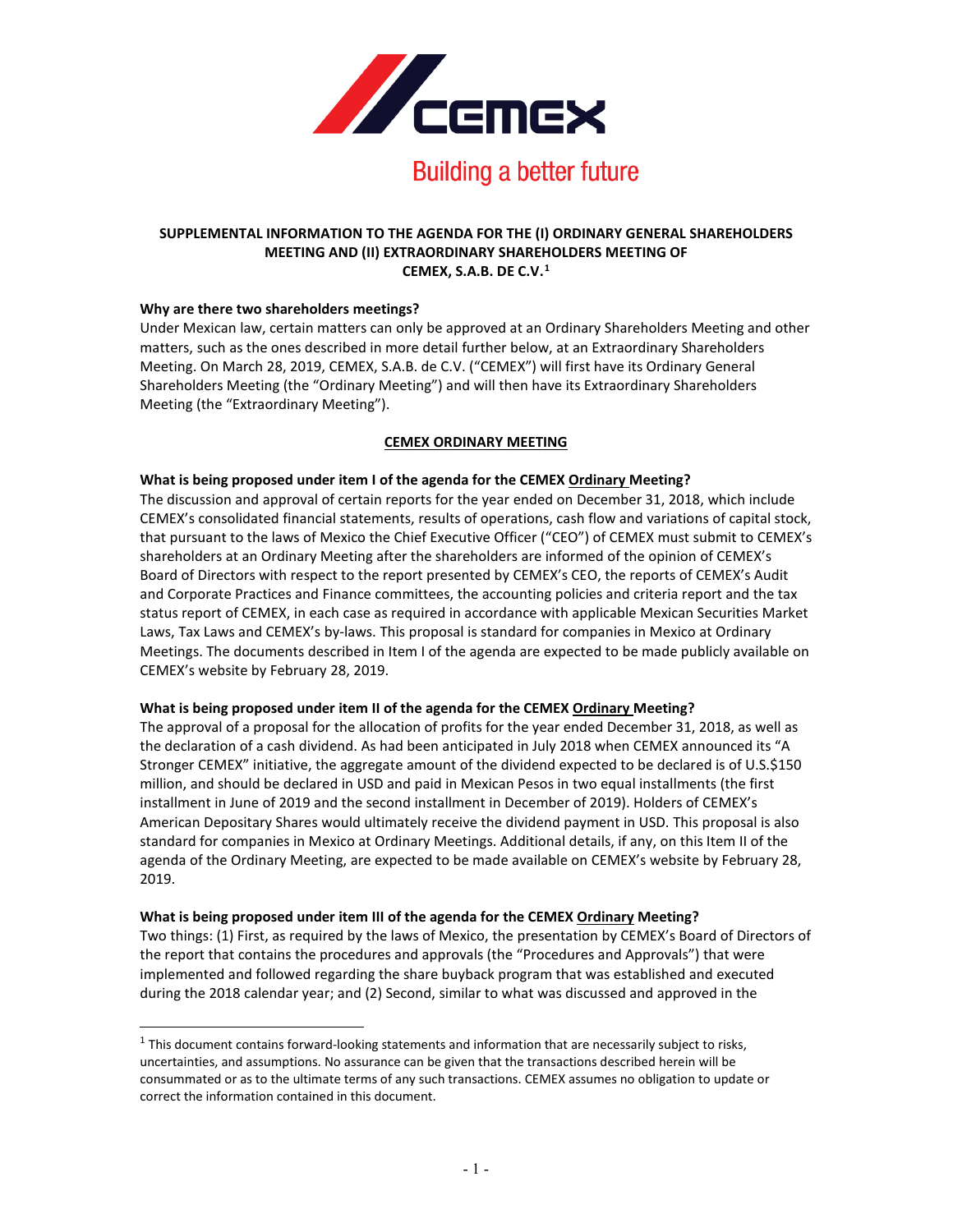

# **Building a better future**

Ordinary Meeting held in 2018 relating to the share buyback program that was established and executed during the 2018 calendar year, the discussion and approval to set the amount of a reserve that would be used for the repurchase of CEMEX shares or other instruments representing such shares. The share buyback program being proposed would be of up to U.S.\$500 Million for the remainder of 2019 and up until the next Ordinary Meeting expected to be held in 2020.

In general, the Procedures and Approvals followed during 2018 would also be followed during 2019. In particular, if the proposal is approved, repurchases under the share buyback program would be made from time to time at prevailing market prices in open market purchases in Mexico, as determined by the Chairman of CEMEX's Board of Directors, CEMEX' CEO or CEMEX's Chief Finance Officer. This share buyback program does not obligate CEMEX to acquire any particular amount of stock. The timing, frequency and amount of repurchase activity will depend on a variety of factors such as levels of cash generation from operations, cash requirements for investment in CEMEX's business, CEMEX stock prices, market conditions and other factors such as restrictions in CEMEX's debt agreements. The existing share buyback program may be suspended, modified or discontinued at any time and has no set expiration date. The Ordinary Meeting expected to be held in each of the following years would need to approve the amount of the share buyback program for the remainder of such corresponding year up until the following Ordinary Meeting. Additional details, if any, on this Item III of the agenda of the Ordinary Meeting, are expected to be made available on CEMEX's website by February 28, 2019.

## **What is being proposed under item IV of the agenda for the CEMEX Ordinary Meeting?**

Three things: (1) First, as a result of the 3.75% Convertible Subordinated Notes issued in March of 2011 due March 2018 (the "Convertible Notes due in 2018") being substantially paid in cash at maturity in March 2018 for an amount of approximately US\$365 million, it is being proposed that the Ordinary Meeting approve a reduction in the capital stock of CEMEX (in its variable part) by cancelling the CEMEX treasury shares that had been issued but have not been subscribed, to support the conversion rights under the Convertible Notes due in 2018, as these shares are no longer needed because the Convertible Notes due 2018 are no longer outstanding; (2) Second, to decrease the capital stock of CEMEX (in its variable part) by cancelling the CEMEX shares that were repurchased during the 2018 calendar year under CEMEX's share buyback program (which represented approximately 1.01 % of CEMEX's outstanding capital stock); and (3) Third, as a result of the cash dividend that is being proposed to be declared under item II of the agenda for the Ordinary Meeting, as required under the anti-dilution provisions of the indentures that govern CEMEX's currently outstanding convertible notes and to have sufficient CEMEX shares to support any conversions, an increase in the variable portion of CEMEX's capital stock through the issuance of additional shares to be held in treasury, as required to support the conversion rights under CEMEX's currently outstanding convertible notes. This item of the agenda **does not** contemplate any new issuance of convertible notes. Additional details, if any, on this Item IV (3) of the agenda of the Ordinary Meeting, are expected to be made available on CEMEX's website by February 28, 2019.

## **What is being proposed under items V, VI and VII of the agenda for the CEMEX Ordinary Meeting?**

In accordance with the laws of Mexico, for item V of the agenda, the approval of (i) the persons that will be proposed during the meeting to be appointed as members of CEMEX's Board of Directors and (ii) the persons that will be proposed during the meeting to be appointed the President, respectively for each corresponding committee, and members of CEMEX's Audit Committee and the Corporate Practices and Finance Committee. Under the laws of Mexico, the individuals being proposed are done so as a group and not individually; for item VI of the agenda, the proposal for the compensation of members of CEMEX's Board of Directors, Audit Committee and the Corporate Practices and Finance Committee; and for item VII of the agenda, the proposal to appoint the delegate or delegates to formalize the approved resolutions.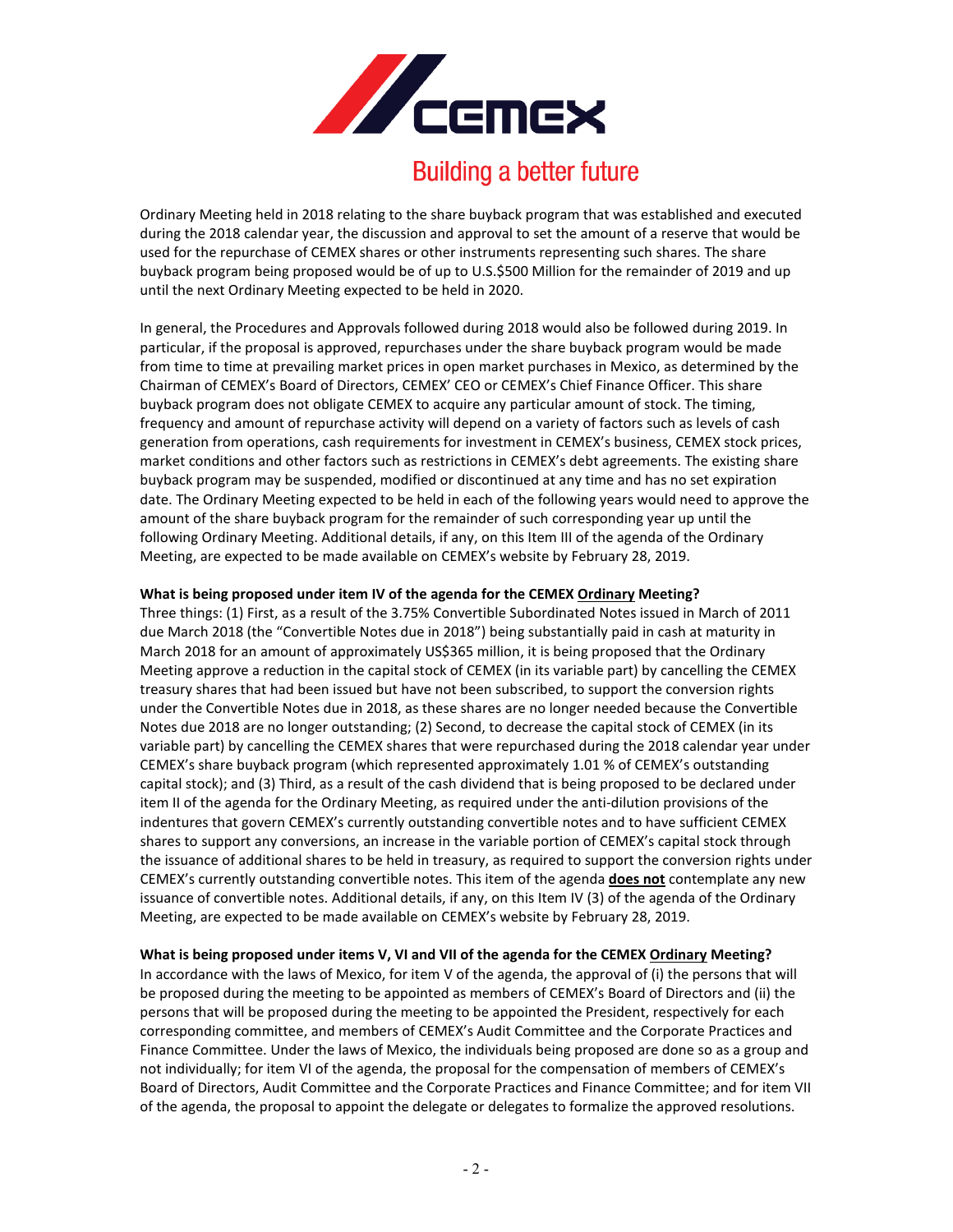

# **Building a better future**

These proposals are standard for companies in Mexico at these meetings. The names and biographies of the persons being proposed to be appointed to CEMEX's Board of Directors and CEMEX's Audit and Corporate Practices and Finance committees, respectively, as well as their proposed compensation, are expected to be made available on CEMEX's website by February 28, 2019.

# **CEMEX EXTRAORDINARY MEETING**

# **What is being proposed under item I of the agenda for the CEMEX Extraordinary Meeting?**

As required by the laws of Mexico, and in order to implement and execute an administrative and operational corporate reorganization, the approval of the proposal to merge certain direct and indirect subsidiaries of CEMEX in Mexico with and into CEMEX, with CEMEX being the surviving company. In particular, as of January 30, 2019, CEMEX has approximately 65 direct and indirect subsidiaries in Mexico, of which 29 direct and indirect subsidiaries of CEMEX in Mexico would be merged, though one or more mergers, with and into CEMEX. After the mergers are formalized, the aggregate number of direct and indirect subsidiaries of CEMEX in Mexico would be reduced from approximately 65 to 36.

Through the proposed merger(s), consistent with the "A Stronger CEMEX" plan announced in July of 2018, CEMEX expects to streamline the number of legal companies in Mexico and, as a result, contribute to costs savings by reducing costs and expenses (i.e., audit, notary and other legal fees) associated with maintaining legal companies in Mexico, as well as substantially reducing the administrative tasks (i.e., bookkeeping, number of transactions with other CEMEX affiliates) required to maintain each legal company. CEMEX expects that the proposed merger(s) will probably trigger taxes to be paid in Mexico due to the resulting acquisition by CEMEX of immovable property pursuant to this type of transactions, as well as other probable costs and expenses, but CEMEX expects that by 2020 it will see the benefits of the proposed merger(s).

This proposed merger is a continuation of a process initiated in 2014 which consisted of implementing certain changes to allow CEMEX to run its operations in Mexico more efficiently by servicing its customers through a single entity and by end-user (instead of through multiple entities according to line of business), beginning in April 1, 2014, CEMEX integrated and began to carry out all businesses and operational activities of the cement and aggregates sectors in Mexico as a single legal entity. Then, in 2015, CEMEX integrated productive, commercial, marketing and administrative activities related to the sale of readymix concrete in Mexico. Now, through the proposed merger, CEMEX intends to consolidate most of its operational assets in Mexico in one single entity (CEMEX).

Further to the above, during recent years, approximately 15 different affiliates in Mexico of CEMEX have already merged amongst themselves, but such mergers did not involve CEMEX. As the merger(s) that are now being requested for approval involves CEMEX, under applicable laws in Mexico, this merger(s) must be approved at the CEMEX Extraordinary Meeting. In addition, the merger(s) are also subject to any applicable third-party consents under various agreements (i.e., financial, commercial, etc.), as well as other standard authorizations for this type of corporate actions (mergers).

Additional details, if any, on this Item I of the agenda of the CEMEX Extraordinary Meeting, are expected to be made available on CEMEX's website by February 28, 2019.

## **What is being proposed under item II of the agenda for the CEMEX Extraordinary Meeting?**

The approval of a proposal to amend two articles of CEMEX's by-laws, and the restatement of CEMEX's by-laws to reflect the proposed changes (if approved).